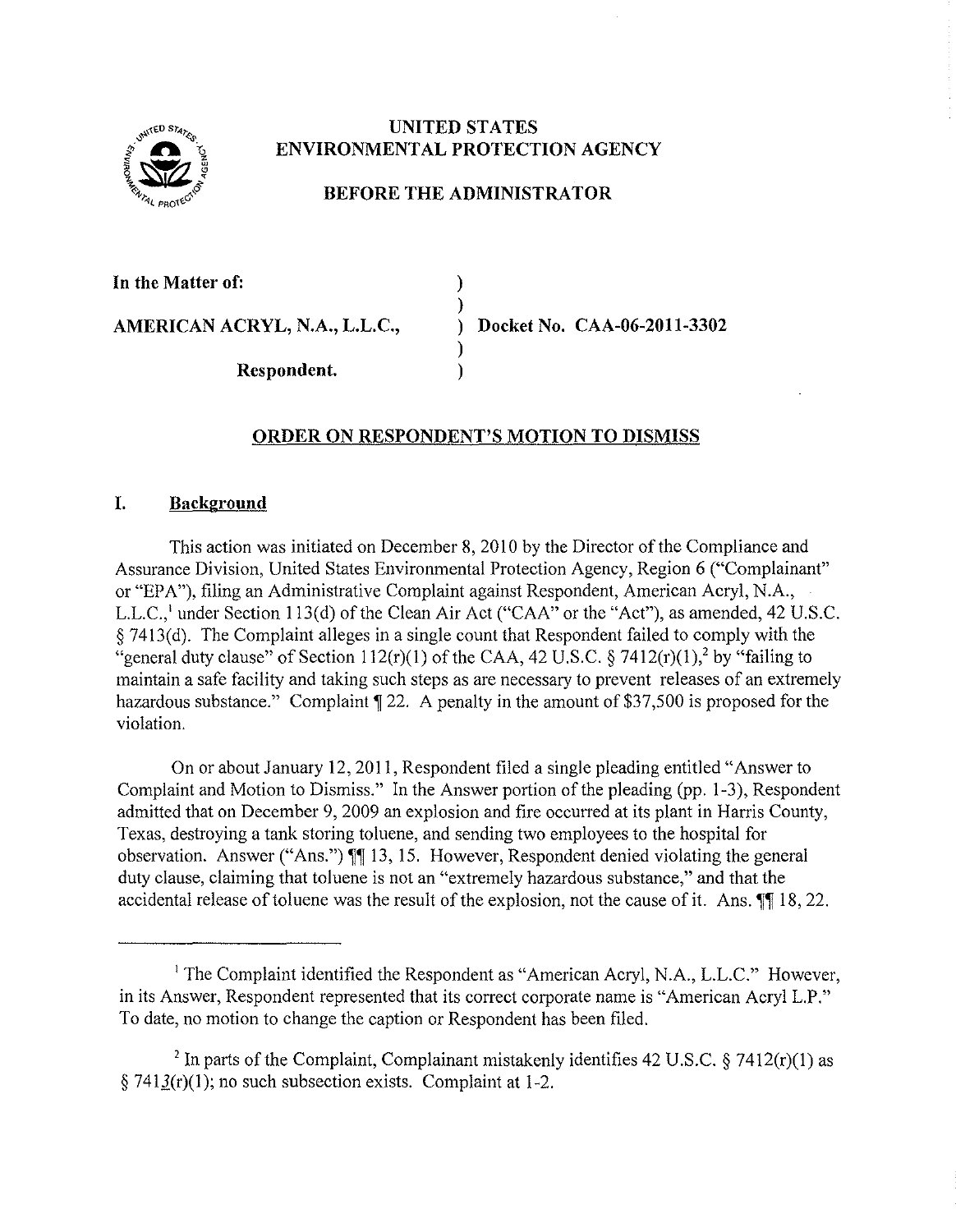Consistent therewith, in the Motion to Dismiss portion of the pleading (pp. 3-7) ("Motion"), Respondent asserted that the CAA's general duty clause is not applicable because:  $(1)$  toluene ... is not an extremely hazardous substance; and (2) the explosion was not caused by the accidental release." Motion ("Mot.") at 3. It alternatively argued that if the general duty clause does apply to the incident, Respondent met its duty thereunder and/or the general duty clause is "void for vagueness." Attached to the pleading was an Affidavit in Support of Respondent's Motion to Dismiss of Joseph Goins, its General Manager at the "relevant time," dated January 12, 2011 ("Affidavit"). Affidavit ("Aff.")  $\P$  2.

On February 28,2011, Complainant filed a Response in Opposition to Respondent's Motion to Dismiss ("Response"). In the Response, EPA claimed that, while not listed as such, toluene is nevertheless an "extremely hazardous substance" based upon its toxicity, volatility and corrosivity, and further that an accidental release to the ambient air is not an element of liability under the general duty clause of CAA section  $112(r)(1)$ . Response ("Res.") at 4-7. Additionally, EPA assetted that Respondent failed to meet its general duty by not identifying the potential hazard which led to the release, and that the general duty clause provides reasonable notice of what is prohibited. Res. at 7-16. EPA attached to its Response four exhibits: three Material Safety Data Sheets for toluene (Complainant's ("C's") Exs. 1-3) and a "Tap Root Investigation, Interim Report" on the explosion dated January 14, 2010 (C's Ex. 4) ("Investigation Report.").<sup>3</sup>

On April6, 2011, Respondent submitted a Reply to Complainant's Response to Respondent's Motion to Dismiss ("Reply") primarily reiterating the arguments made in its Motion. In support thereof, it attached to its Reply certified court records from an action styled *United States v. D.D. Williamson* & *Co.,* Civil Action No. 3:09-cv-00633-JGH (W.O. Ky. 2009) (Respondent's ("R's") Ex. 1).

## **II. Applicable Standards**

The Consolidated Rules of Practice, 40 C.P.R. Part 22 ("Rules"), are applicable to this proceeding. With regard to motions to dismiss, the Rules provide:

The Presiding Officer, upon motion of respondent, may at any time dismiss a proceeding without further hearing or upon such limited additional evidence as he requires, on the basis of failure to establish a prima facie case or other grounds which show no right to relief on the part of complainant.

40 C.P.R. § 22.20(a).

<sup>&</sup>lt;sup>3</sup> The Response states that Respondent has claimed the Investigation Report is "Confidential Business Information." Res., at "Complainant's List of Exhibits."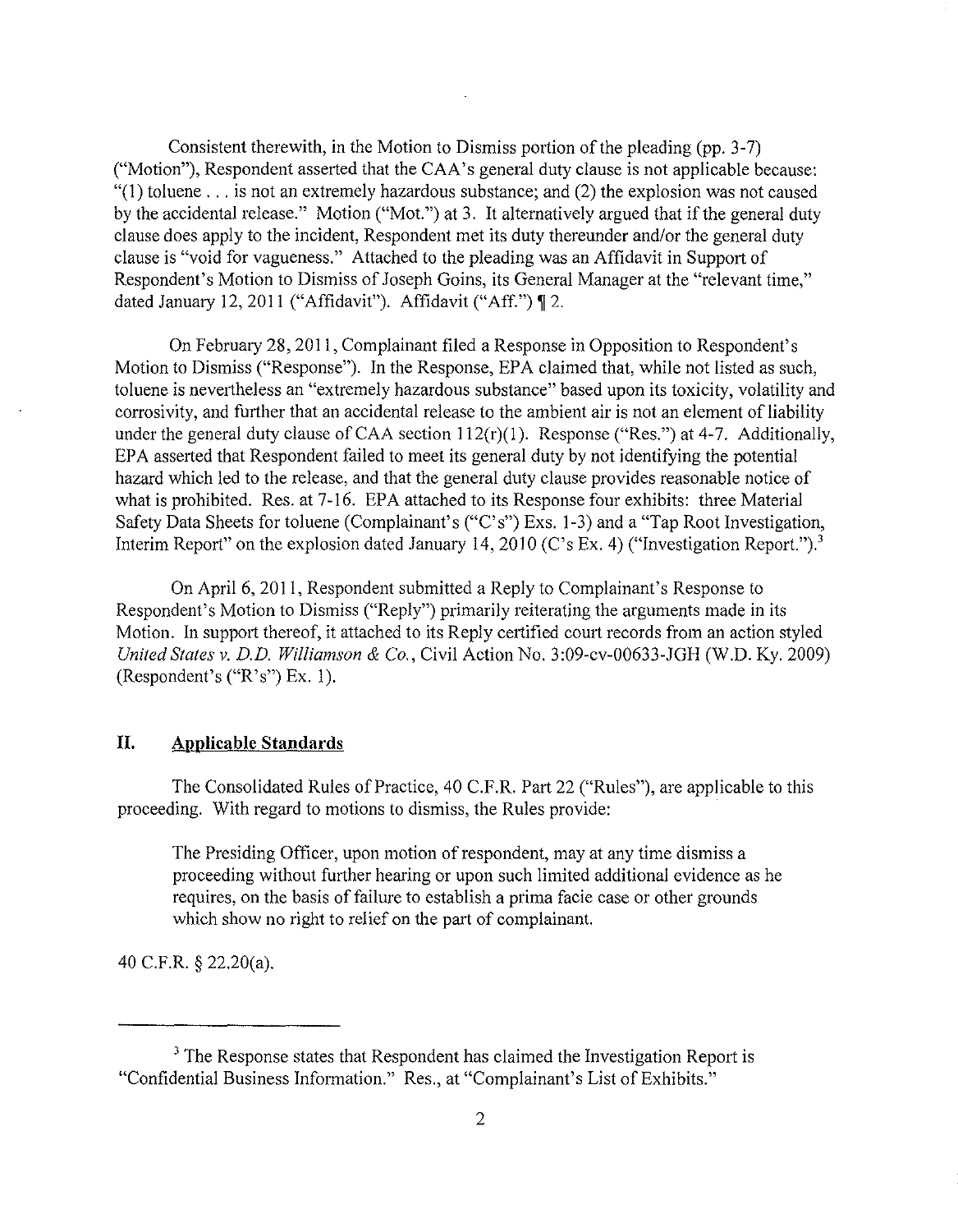Respondent's Motion to Dismiss under section 22.20 is analogous to a motion to dismiss for failure to state a claim upon which relief may be granted under Rule 12(b)(6) of the Federal Rules of Civil Procedure. The standards for deciding such a motion are well established. The factual allegations in a complaint must be enough to "state a claim for relief that is plausible on its face." *Bell Atlantic Corp. v. Twombly,* 550 U.S. 544, 570 (2007). That is, the allegations must "allow the court to draw the reasonable inference that the defendant is liable for the conduct alleged." *Ashcrofi v. Iqbal,* 129 S.Ct. 1937, 1949 (2009).

In determining whether a complaint fails to state a claim, only the facts alleged in the complaint are considered, along with documents attached thereto, or matters as to which judicial notice may be taken. *EEOC v. St. Xavier Parochial School,* 117 F.3d 621, 624 (D.C. Cir. 1997). If additional materials outside the pleadings are considered, the tribunal can exercise its discretion to convert the motion to one seeking summary judgment. *Branch v. Tunnell,* 14 F.3d 449, 453 (9'h Cir. 1994), *cert. denied,* 512 U.S. 1219 (1994).

Summmy judgment under Rule 56 of the Federal Rules of Civil Procedure is analogous to accelerated decision under Rule 22.20, which provides as follows:

> The Presiding Officer may at any time render an accelerated decision in favor of a party as to any or all parts of a proceeding, without further hearing or upon such limited additional evidence, such as affidavits, as he may require, if no genuine issue of material fact exists and a party is entitled to judgment as a matter of law.

#### 40 C.F.R. § 22.20(a).

For a respondent to prevail on a motion for accelerated decision on liability, it must present "evidence that is so strong and persuasive that no reasonable [factfinder] is free to disregard it." *Rogers Corp. v. EPA,* 275 F.3d 1096, 1103 (D.C. Cir. 2002) (quoting BWX *Technologies, Inc.,* 9 E.A.D. 61, 76 (EAB 2000)). "Evidence not too lacking in probative value must be viewed in the light most favorable to the party opposing the motion." *Rogers Corp.,* 275 F.3d at 1103. Inferences may be drawn from the evidence if they are "reasonably probable." *Jd*  Summary judgment is inappropriate where contradictory inferences may be drawn from the evidence or where there are unexplained gaps in materials submitted by the moving party, if pertinent to material issues of fact. *Jd; see also O'Donnell v. United States,* 891 F.2d 1079, 1082 (3rd Cir. 1989). When ruling on a motion for summary judgment it is the court's function to ascertain whether there is a genuine issue for an evidentiary hearing. *Anderson v. Liberty Lobby*, 477 U.S. 242, 249 (1985).

When the movant has met its burden, the non-movant "must set forth specific facts showing that there is a genuine issue for trial."  $Id$ ; Fed. R. Civ. P. 56(e). Unsupported allegations or affidavits with ultimate or conclusory facts and conclusions of law are insufficient to defeat a properly supported motion for summary judgment. *Galindo v. Precision Am. Corp.,* 754 F.2d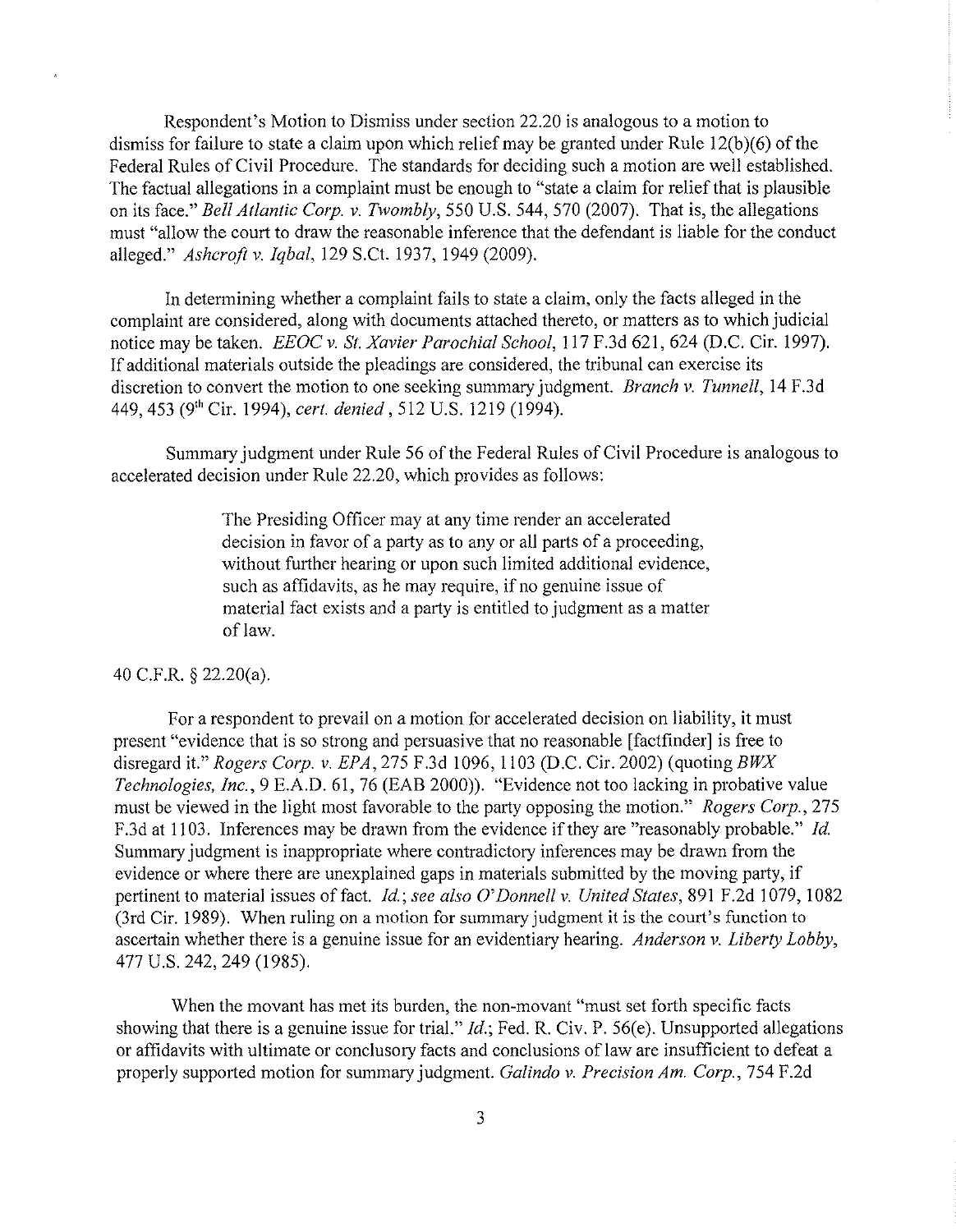1212, 1216, *reh 'g denied,* 762 F.2d 1004 (5th Cir. I 985); *Lujan v. Nat 'l Wildlife Fed'n,* 497 U.S. 871,888 (1990); *Griggs-Ryan v. Smith,* 904 F.2d I 12, I 15 (1st Cir. 1990). The non-movant cannot demonstrate a fact issue by resting on the mere allegations of his pleadings. *Galindo,* 754 F.2d at 1216.

Even where it is technically proper to grant a motion for summary judgment, "sound judicial policy and proper exercise of judicial discretion" may permit denial of the motion and full development of the case at hearing. *Roberts v. Browning,* 610 F.2d. 528, 536 (8th Cir. I 979).

### **III. Relevant Statutorv Provision**

CAA Section  $112(r)(1)$  provides in pertinent part as follows:

It shall be the objective of the regulations and programs authorized under this subsection to prevent the accidental release and to minimize the consequences of any such release of any substance listed pursuant to paragraph (3) *or any other extremely hazardous substance.* The owners and operators of stationary sources producing, processing, handling or storing such substances have a *general duty* in the same manner and to the same extent as section 654 of title 29 of the United States Code,< to identifY hazards which *may* result from *such releases* using appropriate hazard assessment techniques, to design and maintain a safe facility taking such steps as are necessary *to prevent* releases, and to minimize the consequences of *accidental releases which do occur.* 

42 U.S.C. § 7412(r)(l) (emphasis added).

This provision of the CAA ( $\S$  112(r)(1)) is known as the "general duty clause." *See*, *S*. Rep. No. 101-228(1989), *reprinted in* 1990 U.S.C.C.A.N. 3385,3595 and 89 WL 236970 \*\*181, ("Subsection (a) of the new section 129 of the Act [CAA  $\S$  112(r)(a)] includes a 'general duty

<sup>&</sup>lt;sup>4</sup> The cited code provision is part of the Occupational Safety and Health Act of 1970 (OSHA) and provides in pertinent part that :

<sup>(</sup>a) Each employer--

<sup>(!)</sup> shall furnish to each of his employees employment and a place of employment which are free from *recognized hazards* that are causing or are likely to cause death or serious physical harm to his employees;

<sup>29</sup> U.S.C.  $\S 654(a)(1)$  (italics added). This provision has been held to create a "general duty" running from employers to their employees. *Solis v. Summit Contrs., Inc.,* 558 F.3d 815, 818 (8th Cir. 2009).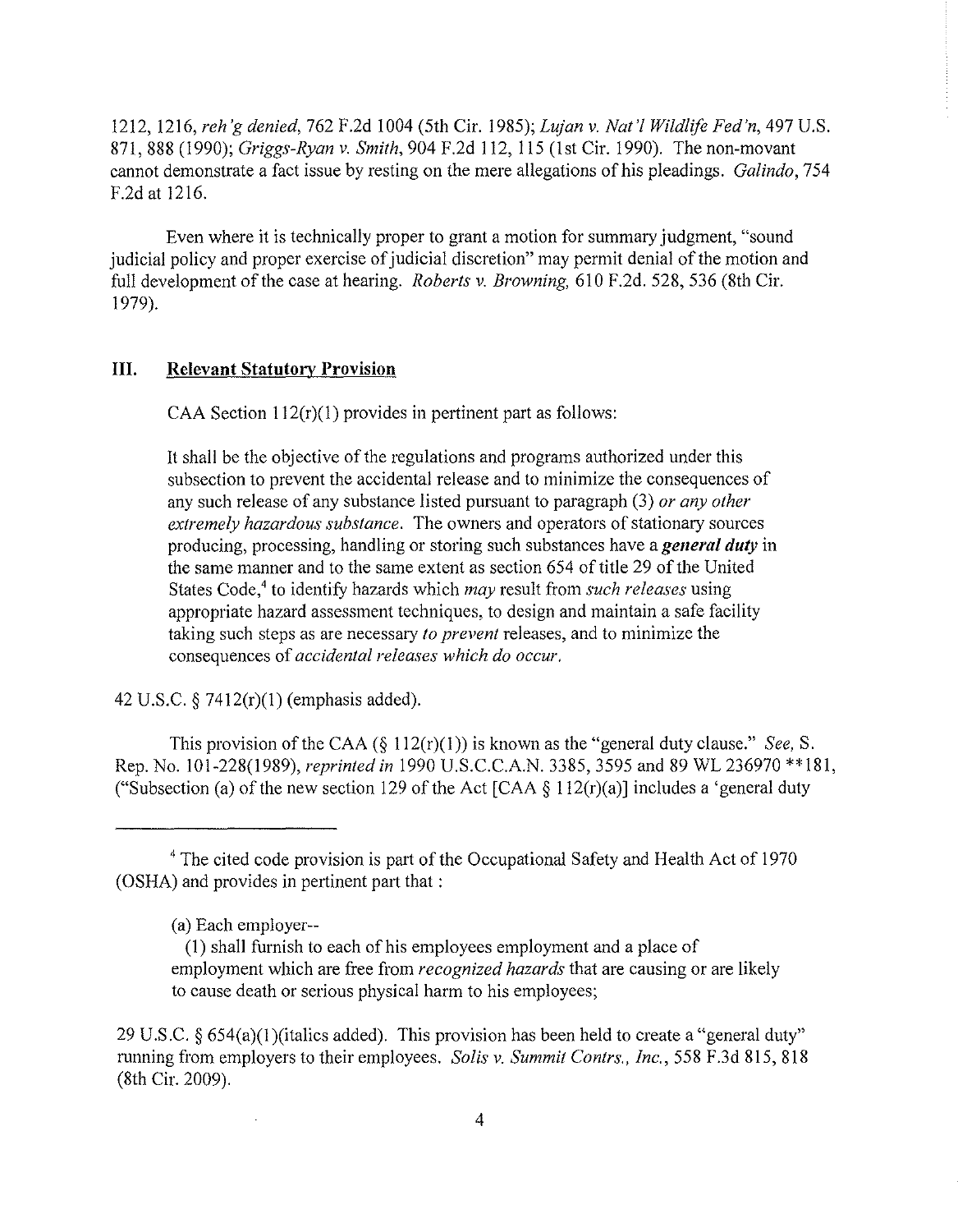clause' placing responsibility the responsibility to design and maintain a safe facility (not free of accidents, but equipped for release mitigation and community protection should a release occur) on the owner or operator of the facility."). *See also,* EPA Guidance For Implementation ofthe General Duty Clause of the Clean Air Act Section 112(r)(1), EPA Doc. # 550-800-002, (May 2000), accessible at: http://www.epa.gov/osweroe1/docs/chem/gdcregionalguidance.pdf: Kevin Johnson, Environmental News, *Mandatory Compliance Required with the Clean Air Act's "General Duty" Clause,* 7 Mo. ENVTL. L. & PoL'Y REV. 122 (2000).

Enforcement of the general duty clause is provided by CAA Section 113(a)(3) which states in relevant part: "whenever ... the Administrator finds that any person has violated, or is in violation of, any other requirement or prohibition of this subchapter, ... the Administrator  $max - (A)$  issue an administrative penalty order in accordance with subsection (d) of this section ...." 42 U.S.C.  $\S$  7413(a)(3). Subsection (d), in turn, authorizes the assessment of a "civil" administrative penalty of up to \$25,000, per day of violation" of any requirement or prohibition of the subchapter or "requirement or prohibition of any rule ... promulgated, issued or approved under this chapter." 42 U.S.C. § 7413(d)(A), (B).

#### **IV. Arguments of the Parties**

In its Motion to Dismiss, Respondent makes a number of arguments, the first of which is that the general duty clause of Section 112(r) applies only to "extremely hazardous substances" and that toluene is not such a substance. Mot. at 4.

An "extremely hazardous substances" for the purposes of Section 112(r), Respondent assetts, is either one listed as a 112(r) regulated substance or as an "extremely hazardous substance" under the Emergency Planning and Community Right-To-Know Act (EPCRA), or "the substance is otherwise identified as extremely hazardous due to its toxicity, reactivity, flammability, volatility or corrosivity." Mot. at 4. It notes that toluene (CAS  $#108883$ ) is not on either the CAA or EPCRA list. Jd. (citing 40 C.F.R. § 68.130 (CAA § 122(r) Tables of Regulated Substances) and 40 C.F.R. Part 355, Appendix A (EPCRA List of Extremely Hazardous Substances)). Jd.

Next, Respondent counsels, there is a difference between a "hazardous substance" and an *"extremely* hazardous substance" and that the general duty clause only applies to the latter. Mot. at 4. Furthermore, Respondent claims, an explosion by itself does not make a substance extremely hazardous. *Id.* Respondent avers that the type of substances which were intended to be deemed "extremely hazardous" are only those whose release causes injury or damage, quoting in support from the Report of the Senate Committee on the Environment regarding the 1990 CAA Amendments as follows -

the *release* of any substance *which causes* death or serious injury because of its acute toxic effect or *as a result of* an explosion or fire or which causes substantial property damage by blast, fire, corrosion or other reaction would create a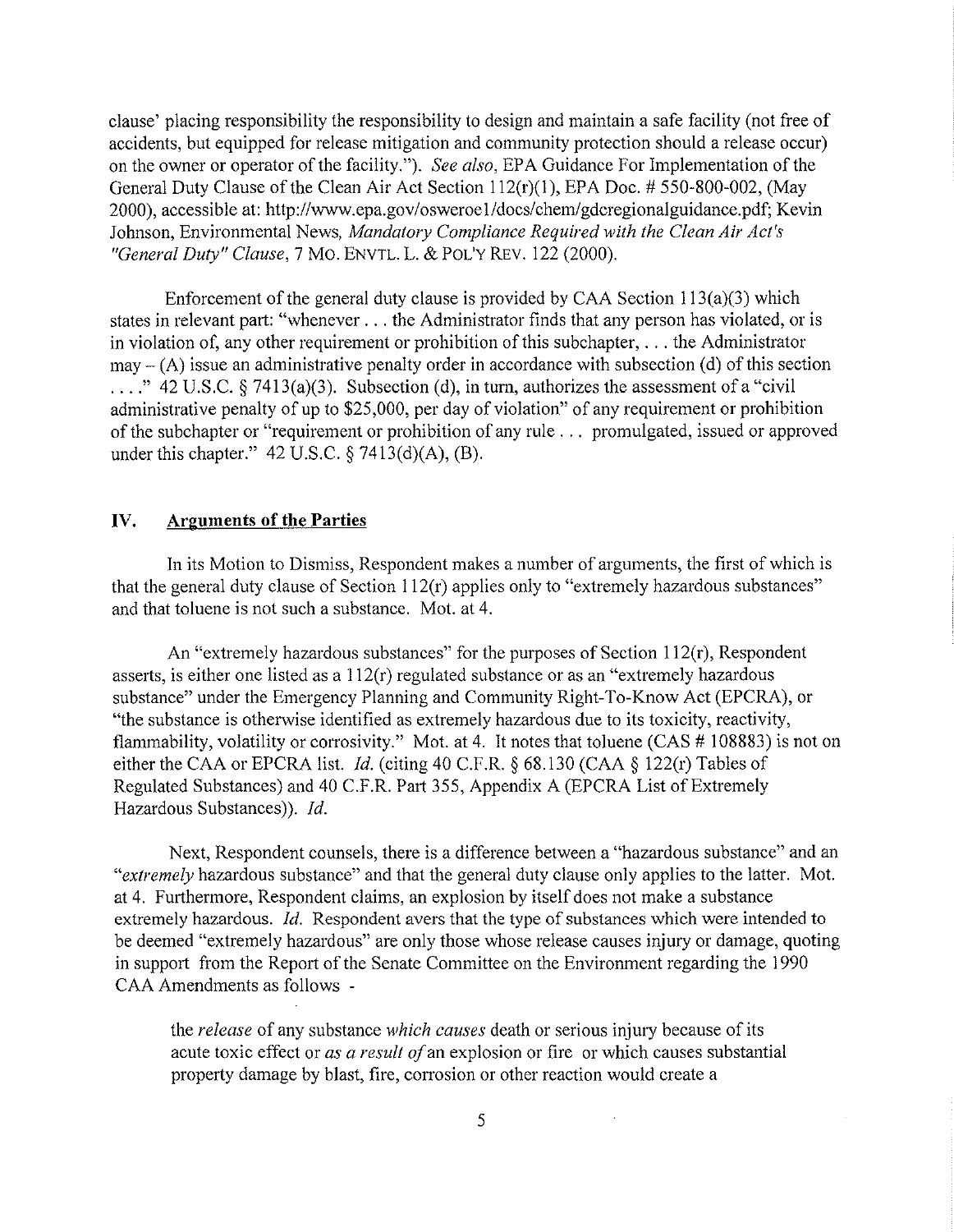presumption that such substance is extremely hazardous.

*Id.* at 4-5 (italics in original) (quoting S. REP. No. 101-228, at 211 (1989) ("Senate Report") *reprinted in* 1990 U.S.C.C.A.N. 3385, 3596, 1989 WL 236970 \*\* 182).

In this case, "the release of toluene did not cause an explosion, a death or serious injury"; rather, the explosion occurred inside a process vessel and resulted in a "post-explosion" release of toluene, Respondent declares. Mot. at 5. Therefore, because "the release" to the ambient air did not present a hazard, toluene does not meet the criteria for an extremely hazardous substance, Respondent offers. *!d.* To reach a contrary result "requires reading the word 'release' out of the general duty clause" and is contrary to the basic tenet of statutory construction that all words in a statute have meaning. *!d.* citing *Reiter v. Sonotone Corp.,* 442 U.S. 330, 339 (1979). Respondent also suggests that its reading of the statute is consistent with the statute's objective which is to "prevent the accidental *release* of substances which may *cause* death, injury or property damage as a result of even short term exposure." *!d.* (italics in original) (quoting Senate Report at 207).

Alternatively, Respondent asserts it met its obligations under the general duty clause, noting that its duty thereunder is the same as under OSHA. Mot. at 5. Under OSHA, only "preventable," "recognized hazards" are within the general duty clause, making compliance with it "achievable," and so too with the CAA, citing in support EPA CAA Guidance that "the hazard must be recognized either by the employer or generally within the employer's industry." Mot. at 5-6, citing U.S. EPA, Guidance for Implementation of the General Duty Clause Clean Air Act Section 112(r), 550-B00-002 (2000), p. 11 n. 4, and *Nat* 'I *Realty* & *Constr. Co., v. OSHRC,* 489 F.2d 1257, 1265-66 (D.C. Cir. 1973). Respondent maintains that it "did not recognize the potential for large volumes of oxygen to reach TK-1124," and it acted in response to the alarm, "but those actions were not effective at mitigating the unforseen cause of oxygen entering the tank." Mot. at. 6. It further reports that it kept the unit damaged by the explosion off-line for seven months while it evaluated the cause of the explosion, and designed and constructed changes to prevent the incident from reoccurring, as a result of which it incurred considerable expense and sacrificed productivity. *!d.* 

Respondent's final argument is that the CAA's general duty clause "as applied" is void for vagueness, because it fails to provide the requisite reasonable notice of what is prohibited or required. Mot. at 6, citing *Nat* 'I *Realty,* 482 F .2d at 1268 n. 41, and *Ryder Truck Lines, Inc. v. Brennan,* 497 F.2d 230, 233 (5<sup>th</sup> Cir. 1974). Respondent explains that that CAA 112(r) is directed towards releases of extremely hazardous substances, but here the explosion occurred in a closed process vessel and there was no release to the ambient air. Therefore, the statute did not afford reasonable warning that it would apply to the incident as it occurred. Mot. at 7.

Respondent offers in support of its arguments the Affidavit of Joseph Goins. In his Affidavit, Mr. Goins declares that he was Respondent's General Manager on December 9, 2009, on which date "an explosion inside TK-1124 . . . destroyed TK-1124." Affidavit ("Aff.") 13. "Following the explosion inside the process tank, unbumed toluene from the tank mixed with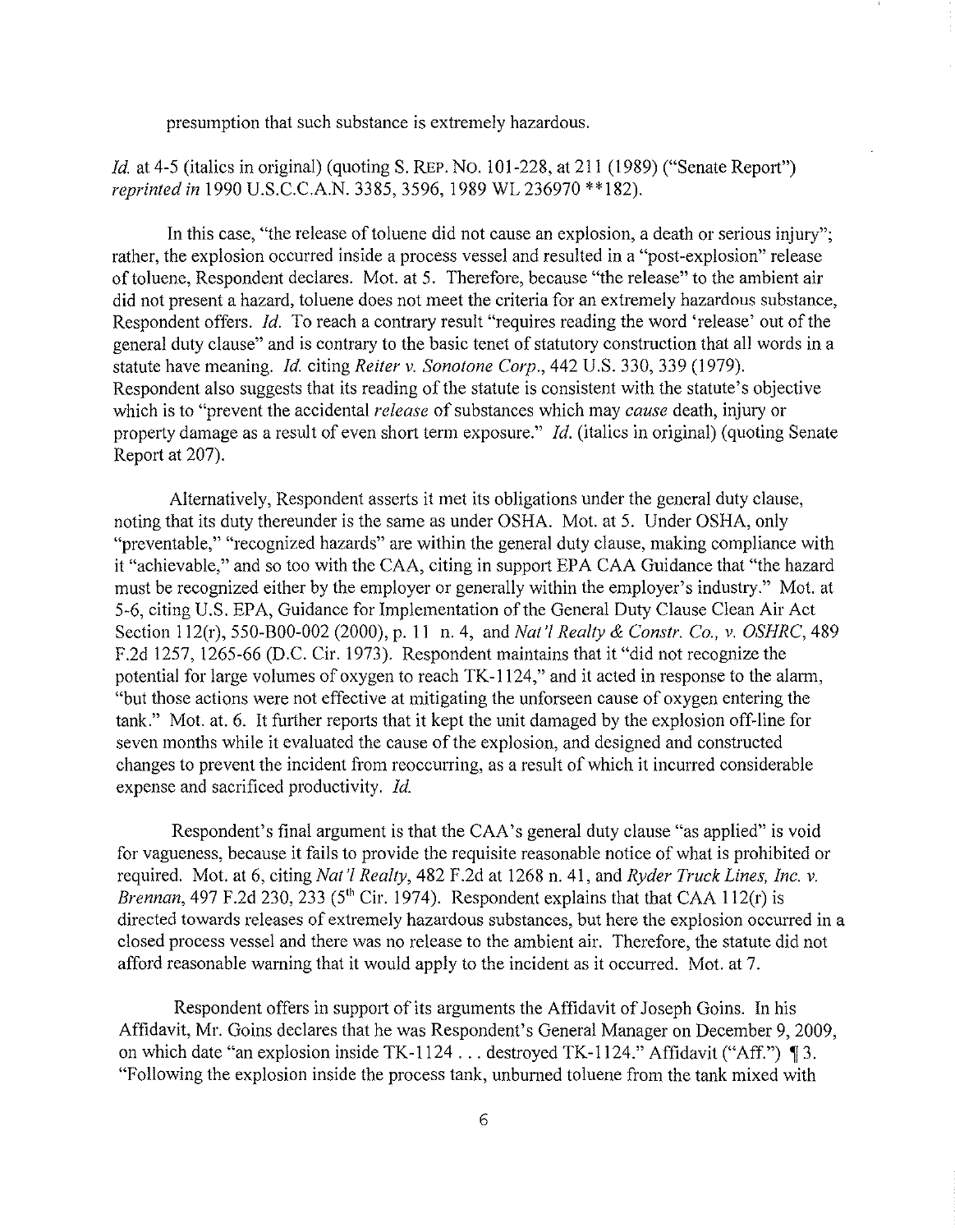water and fire fighting materials and was contained within the concrete secondary containment around TK-1124. American Acryl ultimately sent the water mixture to a water treatment process." Aff.  $\mathbb{M}$  3, 4. "The December 2009 explosion occurred inside a process vessel and resulted in the release of some toluene. However, the release was post-explosion and the release did not cause or result in an explosion, a death or serious injury." Aff. ¶ 8. Particularly, "[t]he explosion did not result from an accidental release to the ambient air of an extremely hazardous substance." Aff.  $\sqrt{9}$ . In addition, Mr. Goins proclaims that cause of the incident, a large amount of oxygen reaching TK1124, was "unforeseen" and "not previously recognized." Aff.  $\P\P$  9, 11.

In its Response to the Motion, Complainant acknowledges that toluene is not a "listed" extremely hazardous substance under the CAA, that the term "extremely hazardous substance" is not defined in the Act, and that the Senate Report cited by Respondent may be looked to as guidance in regard thereto. Response ("Res.") at 4. The Senate Report, EPA states, indicates that the term "extremely hazardous substance" would include "any agent ... 'which may as the result of short-term exposures associated with releases to the air cause death, injury or property damage due to its toxicity, reactivity, flammability, volatility, or corrosivity."' *Jd.,* quoting Senate Report at 211. In that the Material Safety Data Sheets ("MSDSs") indicate that toluene is toxic, volatile and corrosive, Complainant suggests that this Tribunal can, at this point, find it is an "extremely hazardous substance" covered by CAA *§* 112(r). *ld.* at 4-5, citing C's Exs. 1-3. In further support of such a finding, EPA cites a case in which it claims "a court of law has recognized EPA's position . . . that even water . . . can be an extremely hazardous substance." *Id.* at 5 (citing *U.S. v. D. D. Williamson* & *Co., Inc.,* Civil Action No. 3:09-cv-00633-JGH (W.O. Ky. 2009)). It also notes that it has instituted other cases alleging CAA  $112(r)$  general duty clause violations for unlisted substances which were flammable like toluene. *Id.* (citing Complaint, *United States v. CAI, Inc., No.* 1:10cv10390 (D. Mass., Mar. 4, 2010)). Alternatively, Complainant suggests whether toluene was an extremely hazardous substance at the time of the explosion "may be a factual issue to be determined at hearing." *Id.* at 6.

In addition, Complainant goes on to contend that "an accidental release to the ambient air is not an element of liability under  $112(r)(1)$ ." Res. at 6. The purpose of the statute is preventative, and it "would be contrary to the intent of Congress to hold that the very harm that the GDC [general duty clause] is meant to prevent is required for a finding of liability." *Jd.*  Respondent can be found liable under the general duty clause even if toluene was not released at all, as Complainant explains -

The issue is whether the company was maintaining a safe facility by doing what the industry standards require for all plants, which is adequate process safety management, including hazard identification and control, equipment inspections, safe work practices and process operations, equipment maintenance, and employee training. The fact that an explosion occurred at the facility is indicative of process safety failures which are the real GDC violations. The explosions themselves are not the GDC violations. The explosions are the result of GDC violations and may be the cause of subsequent GDC violations (e.g., releasing EHS [extremely hazardous substance] to the ambient air. Explosions are evidence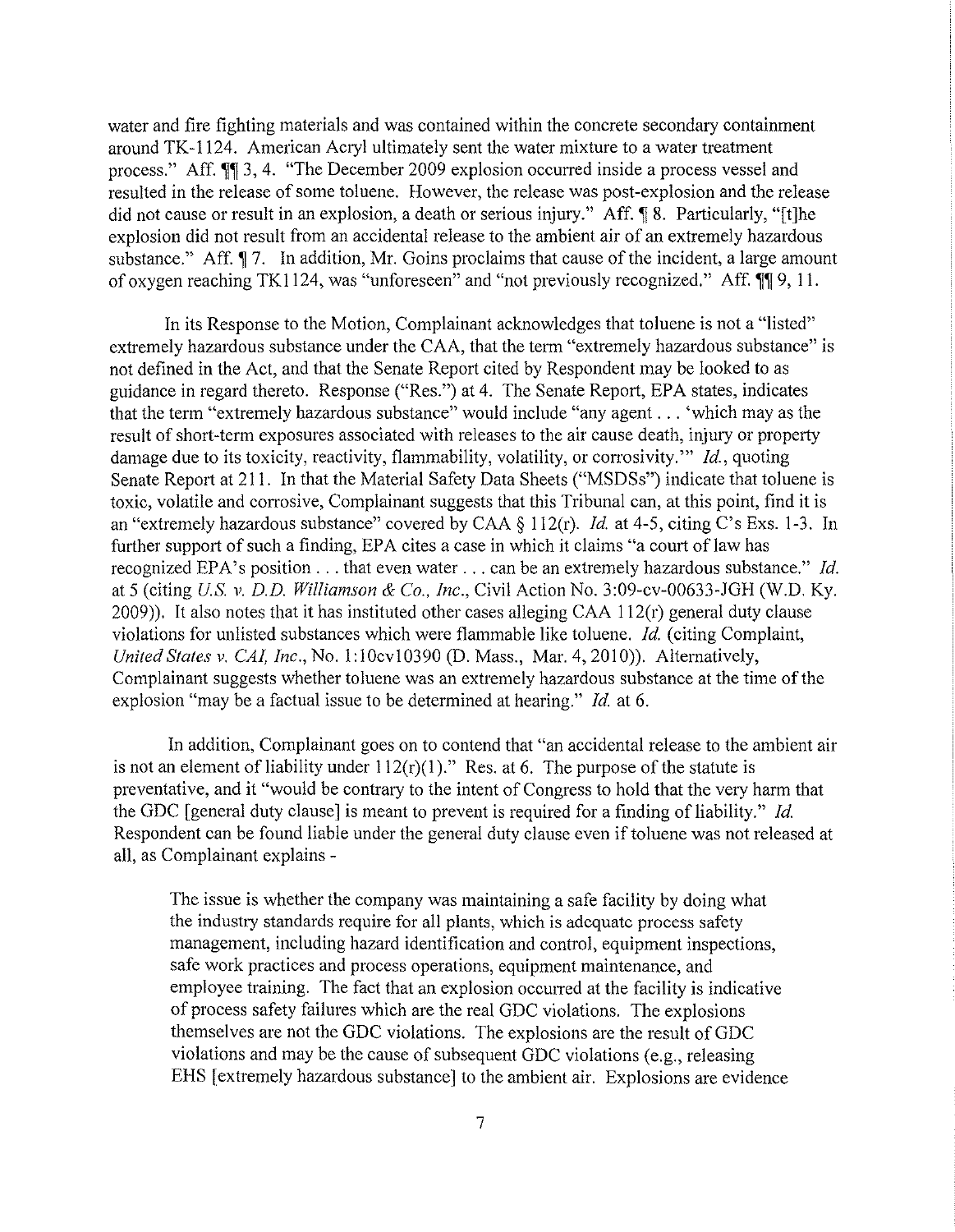of a risk of harm to the public. In the instance [sic] case, it is sufficient to prove that the unsafe storage or handling of toluene, an extremely hazardous substance, could have caused a fire or explosion.

Res. at 7. In support of this assertion, Complainant cites to *Sec. of Labor v. Duriron Co., Inc.,* <sup>11</sup> OSHC (BNA) 1405, 1983 OSAHRC LEXIS 121 (OSAHRC 1983), for the proposition that under OSHA's general duty clause "we look to risk of harm to determine a GDC failure." *!d.* 

Moreover, Complainant characterizes as "incomprehensible and incongruous" Respondent's claim that because it failed to recognize the potential hazard, it complied with its general duty. Res. at 8. Again citing the Senate Report, EPA asserts that Respondent was obliged to take all feasible actions to reduce hazards "'known to exist' at its facility, 'or which have been identified for similar facilities in the same industrial group," noting that the existence of an industry code or consensus standard establishes an "employer's awareness of the hazard." *Id.* at 11-12 citing Senate Report, 1990 U.S.C.C.A.N. at 3593-94. EPA alleges that industry standards exists for the process vessel in question. *!d.* at 12-13. Respondent did not meet its duty under 112(r) to prevent accidental releases, Complainant argues, because it failed to assess or identify the hazards posed by extremely hazardous substances in its tanks and piping, noting such assessment is an extensive process. Res. at 7-9, citing Senate Report, 1990 U.S.C.C.A.N. at 3605-07, 3609-10. Further, EPA asserts that the installation of the oxygen sensing alarm "shows that Respondent was well aware of the hazard." *!d.* The fact that Respondent turned the alarm sensor off after 150 warnings, believing it malfunctioning, and continued operating TX-1124, evidences that it failed to operate its facility in a safe manner and minimize the risk of accidental release, as evidenced by the resulting explosion, Complainant alleges. *!d.* at 8-9.

Finally, as to the vagueness argument, EPA states that the law is clear as to an owner's obligation to evaluate hazards posed by chemicals used at its facility, to maintain the facility in a way to prevent accidental releases of those chemicals, and to minimize the consequences of release that do occur. Res. at 13. Citing a case interpreting OSHA's general duty clause, EPA asserts "[t]he key is safety" and industry codes and consensus standards must be looked to in terms of hazards to be eliminated. *!d.* at 13-14, citing *Bristol Steel* & *Iron Works, Inc. v. OSHRC*, 601 F.2d 717, 721 (4<sup>th</sup> Cir. 1979). Further, EPA suggests that its regulations published in 1994 and its more recent guidance document, publically accessible via the web, provided notice of what was prohibited or required. *!d.* at 15-16 citing 59 Fed. Reg. 4478-79 (Jan. 31, 1994), www.epa.gov/emergencies/docs/chem/gdcregionalguidance.pdf and http://www.epa.gov/oem/content/rmp/caa\_faqs.htm

In its Reply, Respondent exclaims that "EPA is attempting to expand the application of the general duty clause beyond its plain language. The legislative history of CAA and EPA's RMP [Risk Management Plan] general duty clause guidance make it clear that the measuring point for harm under the general duty clause occurs after an extremely hazardous substance has been released to the ambient air." Reply at 1-3. Further, it argues that when evaluated after the release to the air, the toluene involved in the explosion is "in no way an extremely hazardous substance." *Id.* at 2. Citing authority in support, Respondent asserts that neither the D.D. *Williamson* (water) case, resolved upon consent, nor mere allegations made by the Agency in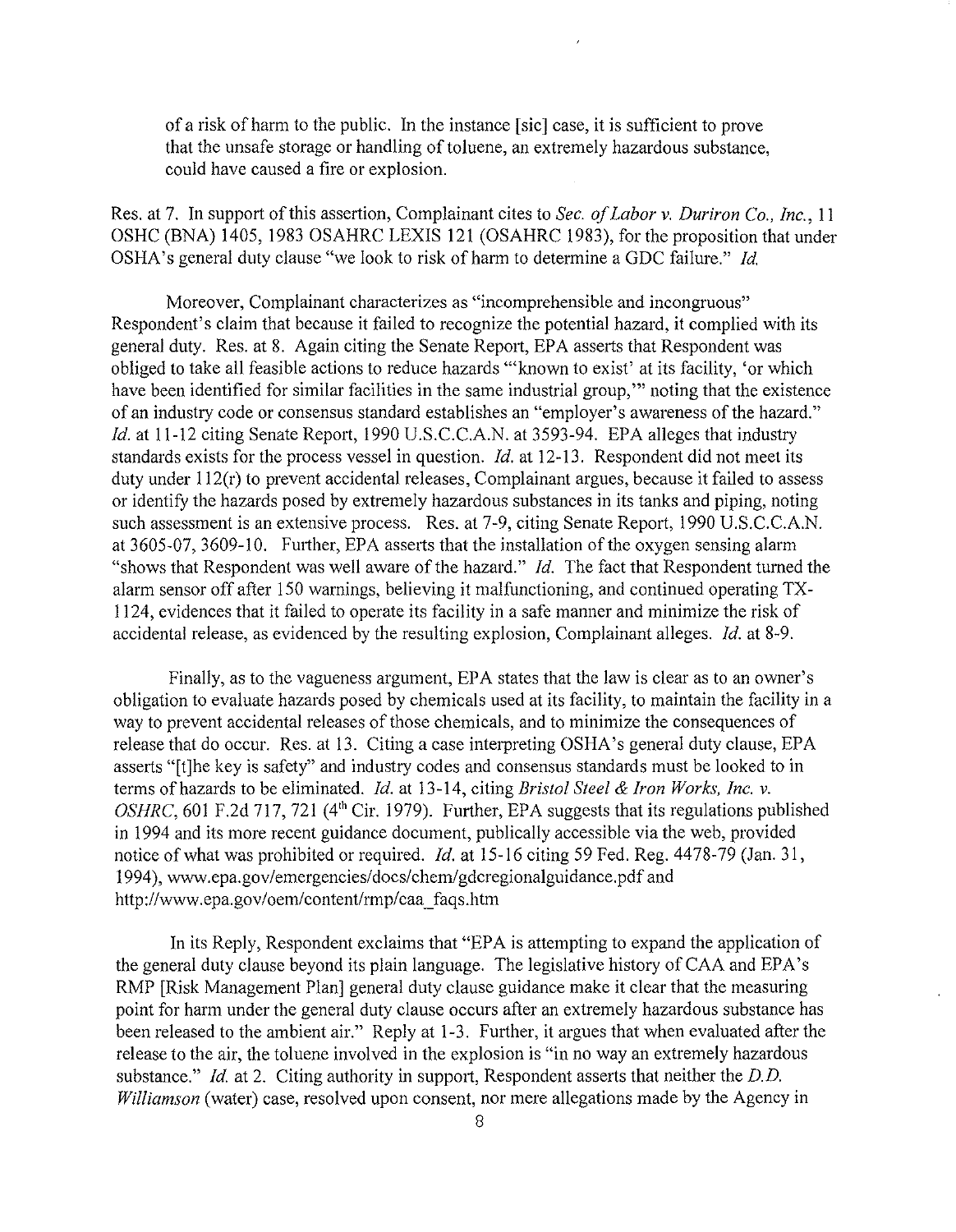complaints filed other cases, constitute precedent in this case. *!d.* at 3.

Additionally, while acknowledging that a general duty clause violation can occur without an actual release, Respondent contends that the Complaint here identified "the hazard" as the explosion. Reply at 4. Toluene was explosive in this case because of the unique conditions created inside the process vessel, not after it was released, Respondent asserts. *!d.* In that the explosion occurred inside the process vessel, it cannot be characterized "as the result of an accidental release." *!d.* at 2, 4-5. "Here, there was no release of any substance to the atmosphere which created a risk of explosion." *!d.* at 4.

As to its compliance, and industry standards, Respondent raises two points. First, it states that EPA did not contend in its Complaint that Respondent failed to adequately "assess" the hazards of its process, but only alleged that it violated the general duty clause by not preventing an accidental release and minimizing the consequences thereof. Respondent denies EPA's right to cure this deficiency by asserting a new claim in its Response. Reply at 6. Second, Respondent asserts that, in fact, it did assess the hazards of its process, and did not identify the hazard, and that "EPA did not controvert this fact." *Id.* at 6. Moreover, Respondent declares that it was only obliged to identify hazards which may result from accidental releases to the atmosphere of a regulated substance, which did not occur here. *!d.* at 7.

Finally, as to vagueness, Respondent advises that none of the guidance as to the general duty clause cited by EPA indicates its applicability to "hazards internal to a process without a release." Reply at 8.

## **V. Discussion of Toluene as an Extremely Hazardous Substance and the Necessity of a "Release"**

Respondent's submission of the Affidavit of Joseph Goins in support of its arguments provides a basis for considering the Motion under the standards for accelerated decision. *Branch v. Tunnell,* 14 F.3d 449, 453 (9'h Cir. 1994), *cert. denied,* 512 U.S. 1219 (1994); 40 C.F.R. *§*  22.20(a). Accordingly, the initial question presented is whether Respondent has shown the absence of any issues of material fact and that it is entitled to judgment as a matter of law that the toluene at its facility is not an "extremely hazardous substance" within the meaning of Section  $112(r)(1)$  of the CAA.

As indicated above, CAA Section  $112(r)(1)$  states in pertinent part as follows:

It shall be the objective of the regulations and programs authorized under this subsection to prevent the *accidental release* ... of any substance listed pursuant to paragraph (3) *or any other extremely hazardous substance.* The owners and operators of stationary sources producing, processing, handling or storing *such substances* have a *general duty* in the same manner and to the same extent as section 654 of title 29 of the United States Code, to identify hazards which *may* result from *such releases* using appropriate hazard assessment techniques, to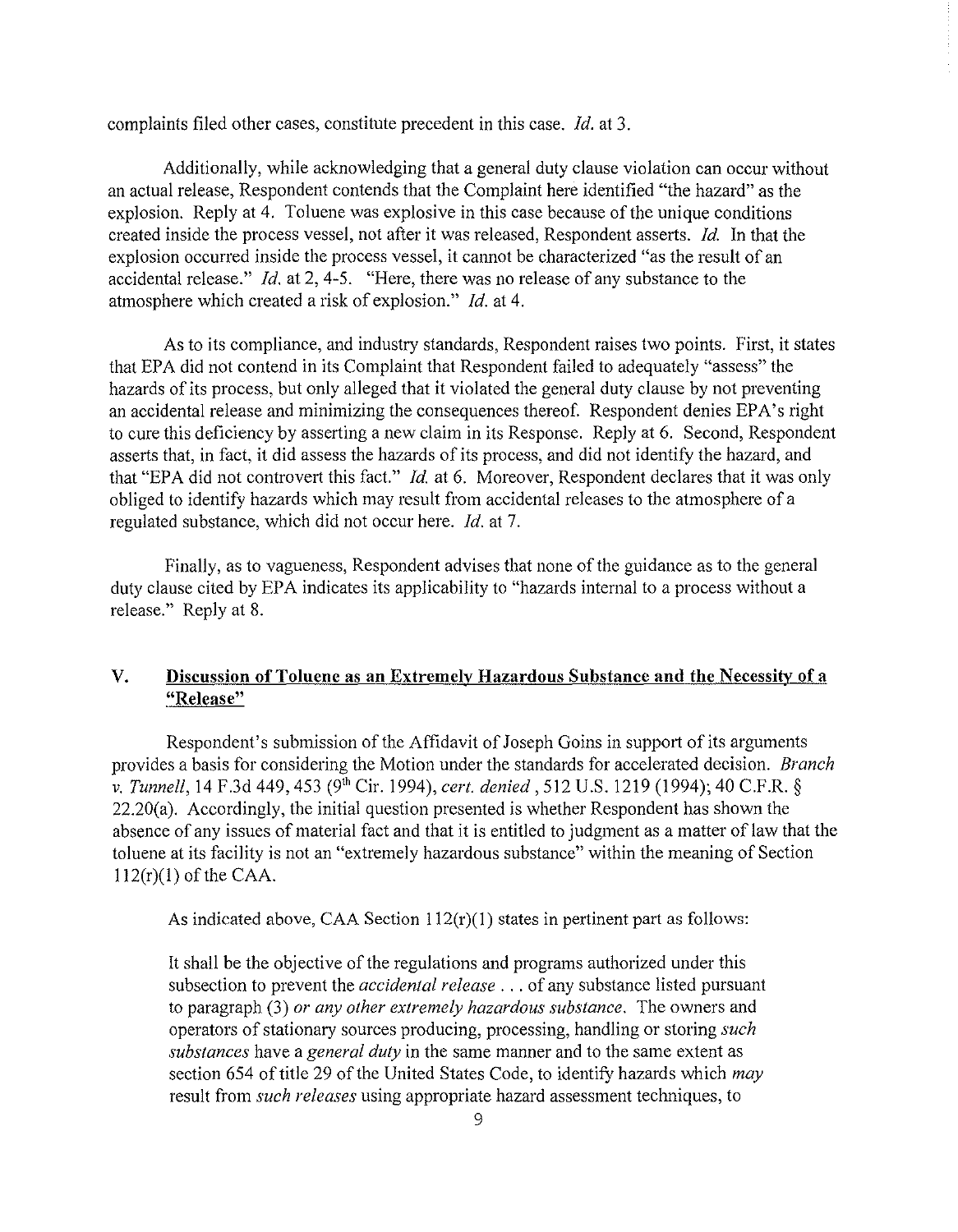design and maintain a safe facility taking such steps as are necessary *to prevent* releases, and to minimize the consequences of *accidental releases which do occur.* 

#### 42 U.S.C. § 7412(r)(l) (emphasis added).

As such, it is clear that Section112(r)(1)'s "general duty clause" only applies in regard to preventing the release of either a "substance listed pursuant to  $[112(r)]$  paragraph (3)" or "any *other* extremely hazardous substance." 42 U.S.C. § 7412(r)(1)(italics added). Both parties acknowledge that toluene is not now, and has never been, "listed" as an "extremely hazardous substance" under CAA 112(r)(3).<sup>5</sup>*See,* 59 Fed. Reg. 4478 (Jan. 31, 1994) ("List of Regulated Substances and Thresholds for Accidental Release Prevention); 40 C.F.R. 68.!30(a)(Tables 1- 4)("Regulated toxic and flammable substances under section 112(r) of the Clean Air Act are the substances listed in Tables l, 2, 3, and 4.") Thus, for the general duty clause to arise and apply in regard to it, EPA must show that toluene is an "extremely hazardous substance," under  $CAA112(r)(1)$ .

The CAA does not provide a definition for the term "extremely hazardous substance."6

Despite the explicit instructions regarding the selection of the substances, the [Senate] Committee [on Environment and Public Works] then inserts on its own part an initial list of 25 substances to be subject to the accidental release provisions, ... eleven [of which] . . . do not appear to meet the specified criteria . . . . Some of these [including] toluene-are widely used throughout American industty, and have not been implicated in the Bhopal-like incidents that the emergency release provisions are designed to address.

Senate Report, 1990 U.S.C.C.A.N. at 3861. Nevertheless, toluene is listed as a "hazardous air pollutant" in CAA Section ll2(b) (42 U.S.C. § 7412(b)).

6 EPCRA also uses the term "extremely hazardous substance," which it defines as "a substance on the list describe in section 11002(a)(2) of this tile." 42 U.S.C. § 11049(3). Section  $(continued...)$ 

<sup>&</sup>lt;sup>5</sup> Section 112(r) was added to the CAA as part of the CAA Amendments of 1990, and interestingly, toluene *was listed* as an "extremely hazardous substance" in the proposed bill (S. 1630). Senate Report at 212, 1990 USCCAN at 3598 (Table III-8.--Extremely Hazardous Substances)("The named substances are those which are associated with the largest number of accidental: (1) events; (2) deaths; (3) injuries; and (4) evacuations  $\dots$ ; (1989 WL 236970) \*\*455 (proposed legislation). *See also*, 1990 USCCAN at 3513 (identifying toluene ("a constituent of gasoline") as an "air toxic of concern" and one of the "chemicals most frequently released"). Toluene, however, was not so identified in the statute as enacted, and explanation therefor may be found in the Minority Views of Senator Syms, wherein he stated -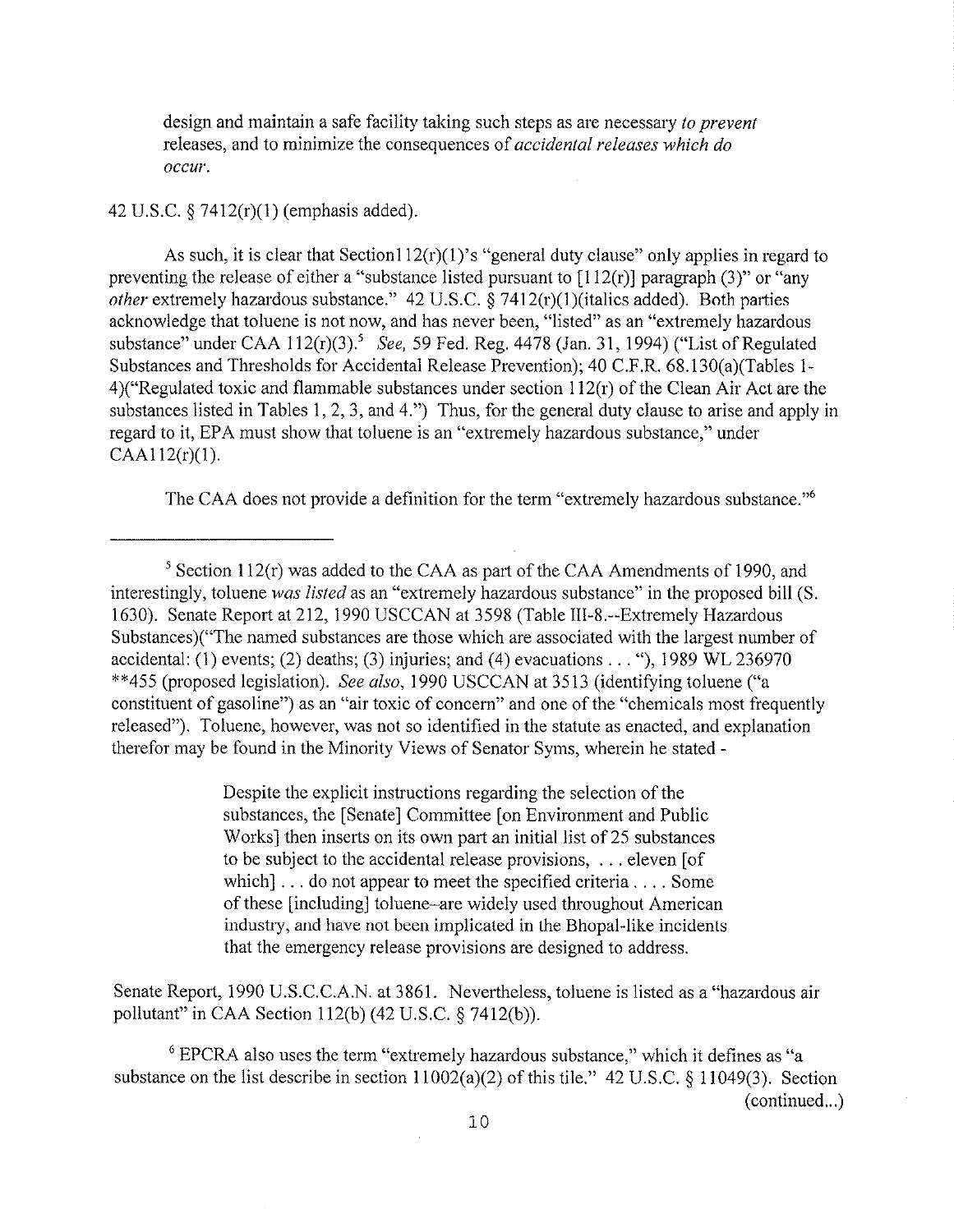However, other provisions in Section 112(r) do give meaning to the term. Specifically, paragraph (3) thereof states that the list the Administrator promulgates consistent with the Section shall include "substances which, in the case of an *accidental release,* are *known to cause or may reasonably be anticipated to cause* death, injury, or serious adverse effects to human health or the environment." 42 U.S.C. § 7412 $(r)(3)$  (italics added).<sup>7</sup> Further, paragraph (4) thereof states that in listing substances the Administrator shall consider "(i) the severity of any *acute* adverse health effects associated with accidental releases of the substance; (ii) the *likelihood* of accidental releases of the substance; and (iii) the *potential* magnitude of human exposure to accidental releases of the substance." 42 U.S.C.  $\hat{\S}$  7412(r)(4) (A)(i)-(iii)(italics added). The term "accidental release," is defined in Section 112(r) statute as an "unanticipated emission of a regulated substance or other extremely hazardous substance *into the ambit air* from a stationary source." 42 U.S.C.  $\S 7412(r)(2)(A)$  (italics added). Thus, "extremely hazardous substances" for the purposes of  $112(r)$  are those whose unanticipated emission into the ambit air are "known or may be reasonably anticipated to cause" acute and serious adverse effects to human health or the environment.

Such anticipatory phrasing, *i.e.* that the objective the section is to "prevent" releases, that extremely hazardous substances" are those which *"may* ... cause" injury or damage *"in case of* an accidental release," and the description of the duty as including "identifying" hazards (using hazard assessment techniques), "which *may* result from such releases," and taking steps to *"prevent* releases," indicates that neither an *actual release* of a extremely hazardous substance, nor proof that such release *directly caused* injury or damage, are conditions of the clause's application. Rather, as Complainant asserts, the general duty clause in Section 112(r) is a prophylactic measure, imposed upon all owners/operators of stationary sources who produce, process, handle or store "extremely hazardous substances," regardless of whether a "release" has occurred and/or has directly caused injury or damage. *See,* Senate Report, 1990 U.S.C.C.A.N. at 3591, 1989 WL 236970 at \*\*177 (explaining that the objective of the section is the "prevention" of accidental releases" and that "[s]ystems and measures which are effective in preventing accidents are preferable to those which are intended to minimize the consequences of a release."). Such holding is also consistent with OSHA's general duty clause, to which the CAA duty is to apply in the "same manner and to the same extent." *See, Brennan v Smoke-Craft, Inc.* 530 F. 2d epply the the same manner and to the same shown. Ever, so challen't shown is equipped and  $843$  (9<sup>th</sup> Cir. 1976) (Secretary of Labor need not show occurrence of actual injury before citing employer for OSHA violation).

<sup>6</sup>(...continued)

<sup>7</sup> Compare this description to that of substances to be added to the list of "hazardous air" pollutants," under Section 112(b), which are "pollutants which present, or may present, through inhalation or other routes of exposure, a threat of adverse human health effects ... or adverse environmental effects ..."  $42 \text{ U.S.C.}$  § 7412(b)(2).

 $11002(a)(2)$ , in turn, provides for the EPA Administrator to publish a list of "extremely hazardous substances" under EPCRA. 42 U.S.C. § 11002(a)(2). Such list of extremely hazardous substances under EPCRA is published at 40 C.F.R. Part 355 Appendix A. Toluene is not on that list.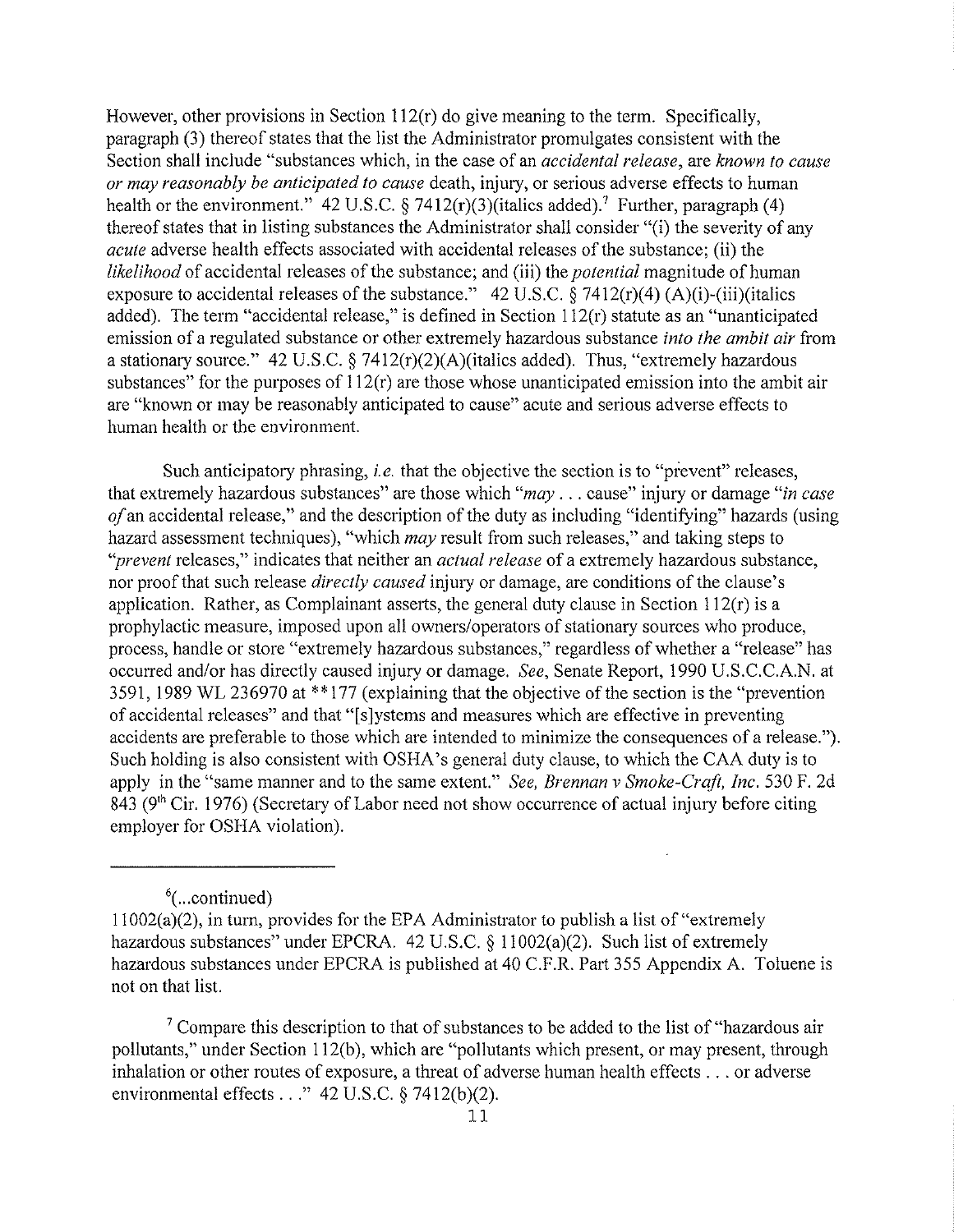Thus, to successfully make out a claim for application of the general duty clause, all EPA must allege is that Respondent is an owner/operator of a stationary source who produces, processes, handles or stores "an extremely hazardous substance," *i.e.,* one that in the event of an "accidental release," is "known to cause or may reasonably be anticipated to cause" acute serious injury or damage. 42 U.S.C.  $\S$  7412(r)(3). The Complaint broadly makes such allegations, and specifies the substance as toluene and its location at the facility. Complaint  $\P$  7, 13, 16. Moreover, Respondent has in large measure admitted the truth thereof, resting its denial of toluene being an "extremely hazardous substance" only upon the arguments discredited above regarding preconditions of release and injury. Complaint  $\P$  7; Ans.  $\P$  7. As such, Respondent has not shown that the allegations in the Complaint fail to "state a claim for relief that is plausible on its face" under *Twombly, supra,* and has not shown that it is entitled to judgment as a matter of law as to its initial arguments for dismissal.

Similarly unpersuasive is Complainant's assertion that this Tribunal can find on the record as it now exists that toluene is, in fact, an "extremely hazardous substance." In support thereof, EPA has proffered a series of Material Safety Data Sheets (MSDS) which indicate that toluene has "potential acute health effects." C's Exs. l-3. However, it cannot be determined by review of such sheets alone, if, upon "accidental release" *from Respondent's facility* to the ambit air such potential health effects would rise to the level of being "extremely hazardous," *i.e.* the substance is likely to acutely cause "death, injury, or serious adverse effects to human health," especially as the quantity of toluene available thereat for release is not yet established.<sup>8</sup> C's Ex. I. Therefore, EPA's request for a ruling in this case that toluene is an "extremely hazardous substance" is denied as premature.<sup>9</sup>

<sup>9</sup> Both parties at various points in their pleadings cite the legislative history of the CAA regarding a presumption that a substance is "extremely hazardous," specifically that: "[t]he *release* of any substance which *causes* death or serious injury because of its acute toxic effect or as the result of explosion or fire or which causes substantial property damage by blast, fire, corrosion or other reaction would create a presumption that such substance is extremely hazardous." Mot. at 4; Complaint n. 1, both citing S. Rep., 1990 U.S.C.C.A.N. at 3596 (italics added). It is observed that such presumption was not incorporated into the CAA Amendments as enacted in 1990. Further, Complainant has not challenged Respondent's claim that the "release" of toluene did not cause the injury or damage, and therefore the presumption would not come into play in this case.

 $8$  CAA Section 112(r) provides that a "threshold quantity" shall be established "by rule" by the Administrator for each listed extremely hazardous substance, "taking into account the toxicity, reactivity, volatility, dispersibility, combustibility, or flammability of the substance and the amount of the substance which, as a result of an accidental release, is known to cause or may reasonably be anticipated to cause death, injury or serious adverse effects to human health." 42 U.S.C. § 7412(r)(5). As toluene is not a listed substance, no threshold quantity has been established for it. Thus, it remains an issue to be established whether Respondent had a sufficient quantity of toluene such that it would constitute an "extremely hazardous substance."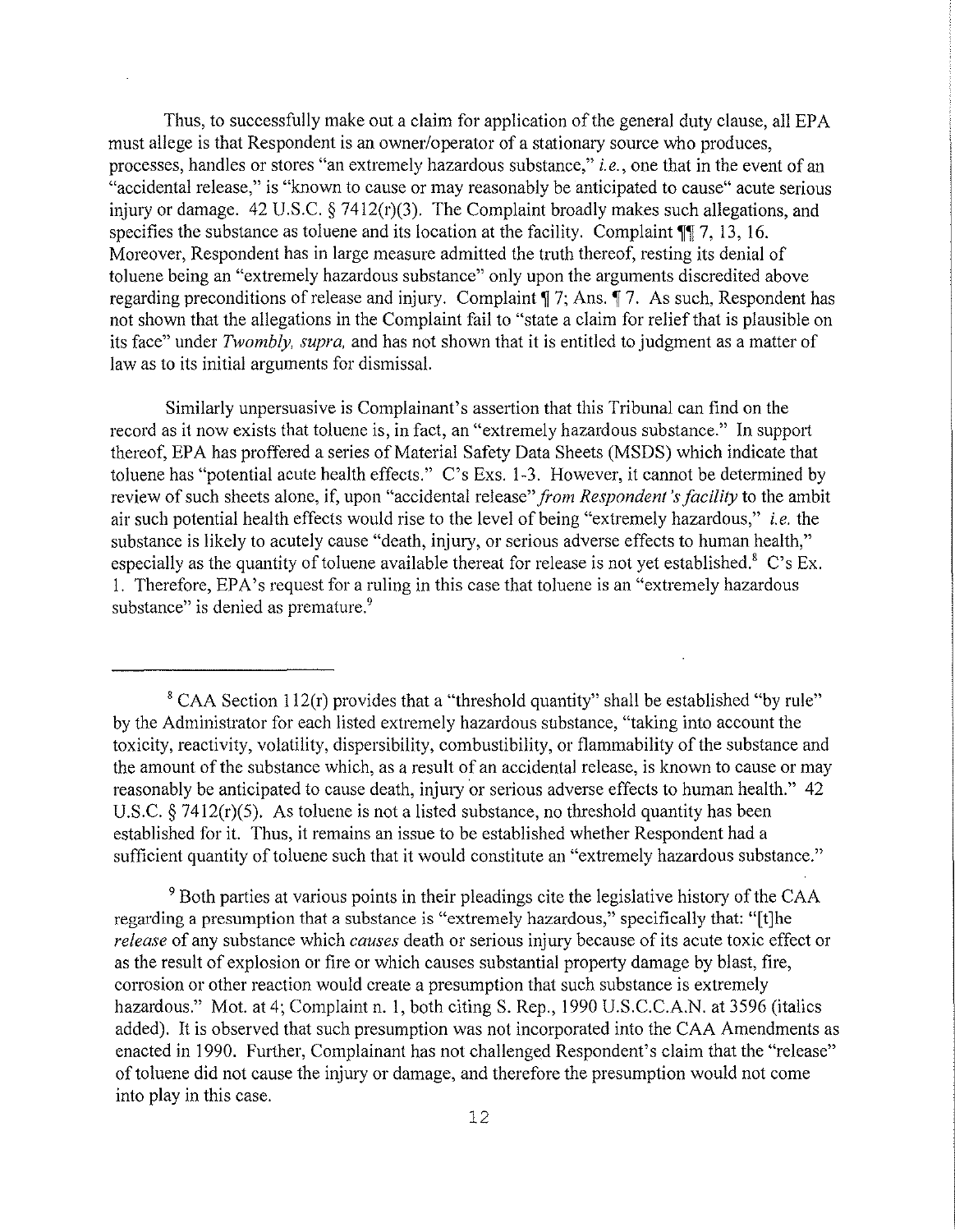### **VI. Discussion of Respondent's Compliance with the General Duty Clause**

In its Motion, Respondent suggests that even if the general duty clause applied to it, it was in compliance with its duty thereunder "because the hazard was not recognized." Mot. at 6. It is observed, however, that the operative language of the CAA, "known to cause or may reasonably be anticipated to cause," does not limit the knowledge or anticipation to that possessed by owner/operator personally. Further, such a reading would be absurd as it would potentially reward intentional ignorance. Thus, the knowledge and "reasonable anticipation," must arise from a wider source, as indicated by the Senate Report --

A fourth element of the program is a general duty imposed on each facility owner or operator ... The facility owner or operator is obligated to take all feasible actions that are available to reduce hazards which are known to exist at that particular facility *or which have been identified for similar facilities in the same industrial group.* 

Senate Report, 1990 U.S.C.C.A.N. at 3593, 1989 WL 236970 at \*\*179 (italics added). As such, the fact that Respondent did not recognize the hazard at its facility prior to the incident does not alone prove its compliance with its obligations under the general duty clause. *Cf, Cape* & *Vineyard Div. of New Bedford Gas v. Occupational Safety* & *Health Review Com.,* 512 F.2d 1148, 1152 (1st Cir. 1975)(Under the OSHA general duty clause, in the absence of actual knowledge, the standard of conduct is set with reference to "industry custom and practice.").

As noted above, Respondent argues that EPA is attempting in its Response to alter its allegations of violations from failing to prevent the hazard or minimize the consequences thereof, to failing to do a hazard assessment, and that it did conduct a hazard assessment. The Complaint alleges that "Respondent did not exercise its general duty to assure a safe facility by not taking *such steps* as are necessary to prevent releases." Complaint ¶ 18 (italics added). Such allegations, read in a light most favorable to Complainant, would include a violation based upon the failure to do an adequate hazard assessment in that the general duty clause of Section  $112(r)$ indicates that a hazard assessment is a "step" necessary to prevent releases. 42 U.S.C. §  $7412(r)(1)$  ("owners ... have a general duty ... to identify hazards which may result from such releases using appropriate hazard assessment techniques, to design and maintain a safe facility taking such steps as are necessary to prevent releases . . . "). 42 U.S.C. § 7412(r)(1) (emphasis added).

Second, while Respondent alleges it conducted a "hazard assessment," it is observed that Respondent has not alleged that such assessment was consistent with industry standards. Reply at 6-7. In its Response, EPA implies that had Respondent followed the American Institute of Chemical Engineers' published "Guidelines for Hazard Evaluation Procedures" (1985), it would have identified the hazard which led to the release of toluene. Res. at 10-11. Thus, the issues at play here are not merely what "Respondent knew and when did it know it," but whether the hazard assessment Respondent undertook, if any, was compliant with industry custom and practice. Therefore, at this point it cannot be determined as a matter of law whether Respondent fully complied with its general duty clause obligations, if any such obligations existed in regard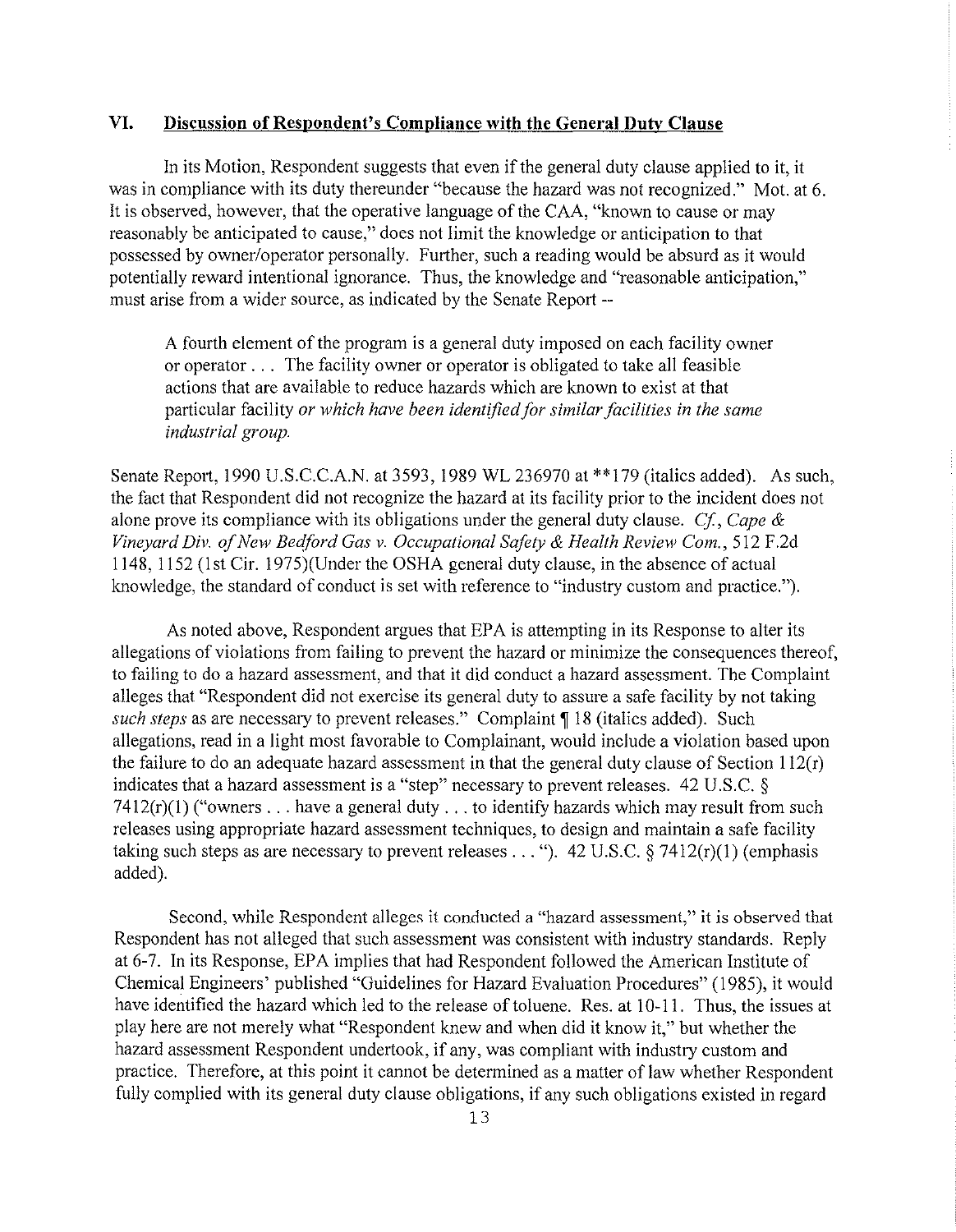to it prior to the incident.

#### **VII. Discussion of the Void for Vagueness Issue**

It is well established that a law is "void for vagueness" and therefore violates due process, "if men of common intelligence must necessarily guess at its meaning and differ as to its application." *Connally* v. *General Canst. Co.,* 269 U.S. 385, 391 (1926); *see also Pacific Mut. Life Ins. Co.* v. *Has lip,* 499 U.S. I, 44 (1991); *Grayned* v. *City of Rockford,* 408 U.S. 104, 108, (1972). "The essential purpose of the 'void for vagueness' doctrine is to warn individuals of the criminal consequences of their conduct." *Jordan* v. *De George,* 341 U.S. 223,230 (1951) (emphasis added); *see also Grayned,* 408 U.S. at 108. Although "the doctrine's chief application is in respect to criminal legislation," *Lopez-Lopez v. Aran*, 844 F.2d 898, 901 (1st Cir. 1988), it has also been applied to laws implicating fundamental constitutional rights, especially First Amendment rights *(see e.g., Village of Hoffman Estates* v. *Flipside, Hoffman Estates, Inc.,* 455 U.S. 489 (1982)). The prohibition against vagueness applies not only to statutes but also to administrative regulations. *General Electric Co.* v. *U.S. EPA,* 53 F.3d 1324, 1328-29 (D.C. Cir. 1995).

However, where the provision at issue neither imposes criminal penalties nor implicates fundamental constitutional rights, its language is subject to a less strict vagueness test than those laws that do. As the Supreme Court explained:

The degree of vagueness that the Constitution tolerates--as well as the relative importance of fair notice and fair enforcement--depend in part on the nature of the enactment. Thus, economic regulation is subject to a less strict vagueness test because its subject matter is often more narrow, and because businesses, which face economic demands to plan behavior carefully, can be expected to consult relevant legislation in advance of action. Indeed, the regulated enterprise may have the ability to clarify the meaning of the regulation by its own inquiry, or by resort to an administrative process. The Court has also expressed greater tolerance of enactments with civil rather than criminal penalties because the consequences of imprecision are qualitatively less severe.

*Hoffman Estates,* 455 U.S. at 498-99 (footnotes omitted).

In determining whether a challenged provision is unconstitutionally vague, the courts ask the question, "Does the regulation provide a person of ordinary intelligence reasonable notice of the prohibited conduct?" *See, Grayned v. City of Rockford,* 408 U.S. 109 (1972); *Norma* J. *Echevarria* 5 E.A.D. 626, 637 (EAB 1994); *Tennessee Valley Authority,* 8 E.A.D. 357,412 (EAB 2000) ("The question is not whether a regulation is susceptible to only one possible interpretation but rather whether the particular interpretation advanced by the regulator was ascertainable by the regulated community."); *General Elec. Co. v. EPA,* 53 F.3d 1324, 1329 (D.C. Cir. 1995) ("If, by reviewing the regulations and other public statements issued by the agency, a regulated party acting in good faith would be able to identify, with 'ascertainable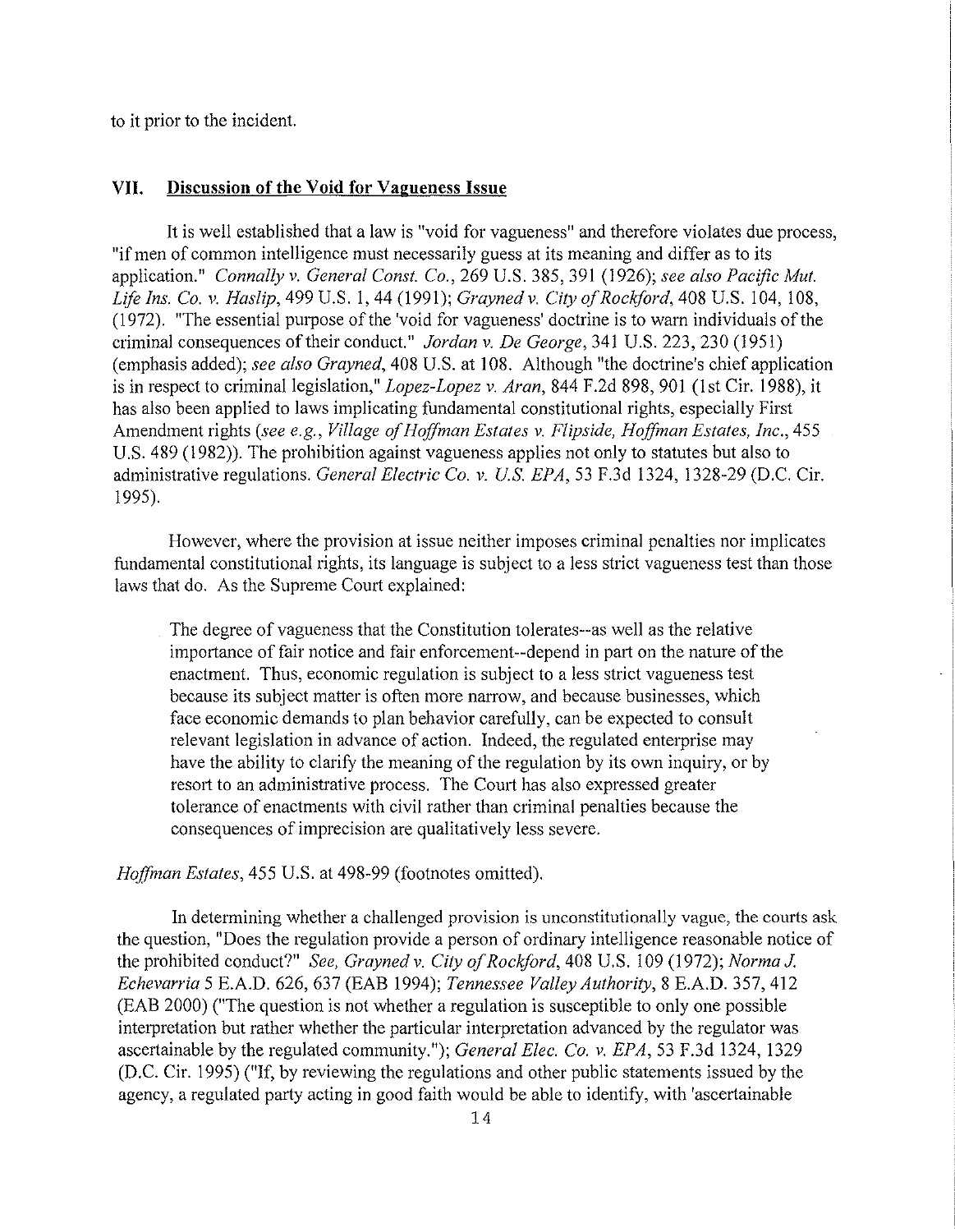certainty,' the standards with which the agency expects parties to conform, then the agency has fairly notified a petitioner of the agency's interpretation."). *See also, Allis-Chalmers Corp. v OSHRC*, 542 F.2d 27 (7<sup>th</sup> Cir. 1976)(Test as to whether cited standard is unconstitutionally vague is whether standard is so indefinite that men of common intelligence must necessarily guess at its meaning and differ as to its application; so long as standard affords reasonable warning of proscribed conduct in light of common understanding and practices, it will pass constitutional muster.); *Ensign-Bickford Co. v OSHRC,* 717 F.2d 1419, 1421 (D.C. Cir. 1983), *cert den,* 466 U.S. 937 (1984)(OSHA's general duty clause (29 U.S.C. § 654(a)(1)), narrowly construed as requiring only that employers eliminate "preventable hazards" likely to cause death or serious injury to employees, provides employers with sufficiently specific notice of the requirements of the general duty clause and is not unconstitutionally vague).

In terms of whether the interpretation was "ascertainable" by a reasonable person, *i.e.* the regulated community, evidence of industry's practice is relevant. *Secretary of Labor v. Voodo Constr. Corp., 17 BNA OSHC 1143 (OSHRC ALJ 1995).* 

In this case, Respondent has asserted that  $CAA$  112 $(r)(1)$  is unconstitutionally vague because it did not provide reasonable notice of its application to toluene or to conditions inside process vessels. Mot. at 7. It notes the CAA "is directed to the consequences of releases of extremely hazardous substances," the explosion incurred in a process vessel, and "the explosion occurred before release and the consequence of the release did not meet the criteria for an unlisted extremely hazardous material." *!d.* 

With regard to toluene, it is noted that CAA 112(r) clearly indicated that substances beyond those listed were covered by the general duty clause. At the time EPA published its list of regulated substances, it emphasized this fact stating-

The list of substances and thresholds promulgated today identifies sources that are subject to accident prevention regulations promulgated under section  $112(r)(7)$  of the Act. The list of substances is intended to focus accidental release prevention efforts on those stationary sources and substances that pose *the most* significant risks to the community .... *EPA strongly emphasizes that the substances promulgated in today's listing are not the only substances that may pose a threat to communities upon release.* There are large numbers of compounds and mixtures in commerce in the U.S. that *in specific circumstances* could be considered dangerous to human health or the environment; however, it would not be feasible to include all such substances and circumstances. This list should serve to focus prevention efforts and *is not a list of all* substances that could be considered for accident prevention .... Although stationary sources will be required to comply with the accidental release prevention regulations under section  $112(r)(7)(B)$  only if they have listed substances in quantities exceeding the threshold quantity, it does not mean that these substances in smaller quantities represent no potential hazard to the community in certain circumstances. In support of this principle Congress included general duty provisions under section  $112(r)(1)$  of the Act.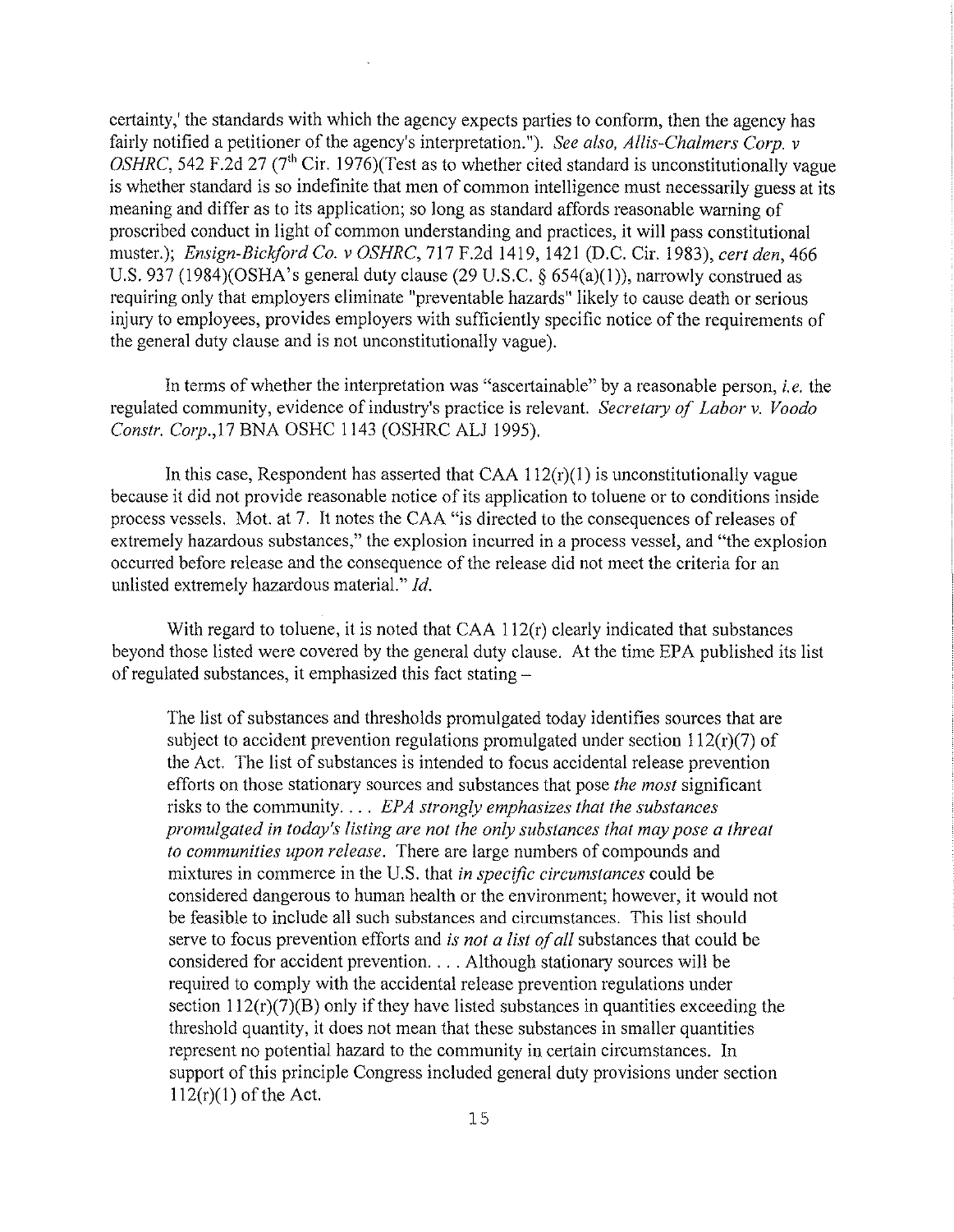59 Fed. Reg. 4478,4481 (Jan 31, 1994) (italics added). EPA cites its General Duty Clause Guidance document as providing further certainty as to the criteria for determining whether an unlisted substance is extremely hazardous and therefore subject to the general duty clause. There is a dearth of evidence as to whether toluene has been treated by others in as an "extremely hazardous substance." More importantly, it has yet to be determined whether toluene is, in fact, an extremely hazardous substance in this instance, taking into account the as yet unknown quantity maintained at Respondent's facility, and other issues. Therefore, at this point, no definitive ruling on the Respondent's claim of vagueness with regard to the statute's application to it can be made. $10$ 

The same uncertainty exists on the record as it now stands with regard to the issue of the hazard being the level of the oxygen causing the explosion *inside* a process vessel, and not the release of toluene to the ambient air itself. Complainant has alleged in its Response that its General Duty Clause Guidance document, "industry safety standards, as well as requirements or safety and building codes of other federal agencies, such as OSHA," are relevant for determining the hazards Respondent was required to assess and/or recognize. Res. at 14. Respondent suggests none of those documents provided notice of the specific hazard at issue here. Reply at 8. At this point, with the facts as to the history and cause of the incident not yet established, Respondent has not shown the absence of genuine issues of material fact as to this issue.

#### **ORDER**

Upon consideration of the foregoing, Respondent's Motion to Dismiss is hereby **DENIED.** 

Susan L. Chief Administrative Law Judge

Date: June 2, 2011 Washington, D.C.

<sup>&</sup>lt;sup>10</sup> As noted by Respondent, Complainant's argument that even water has been recognized by courts of law as an "extremely hazardous substance" is misplaced. The case cited by Complainant, *U.S. v. D.D. Williamson & Co.*, was resolved by unpublished consent decree, has substantially different facts, and offers virtually no precedential value to Complainant's position. *See Ware v. Estes,* 328 F. Supp 657,659 (N. Dist. Tex. 1971) ("consent decree ... has little, if any, precedential value"). Even the terms of the consent decree itself limit its own authority regarding this matter: "by agreeing to entry of this Consent Decree, D.D. Williamson makes no admission of law or fact with respect to any of the allegations set forth in the Consent Decree or the Complaint filed herewith." *U.S. v. D.D. Williamson* & *Co., Inc.,* Civil Action No. 3:09-cv-00633-JGH, ¶3 (W.D. Ky. 2009).